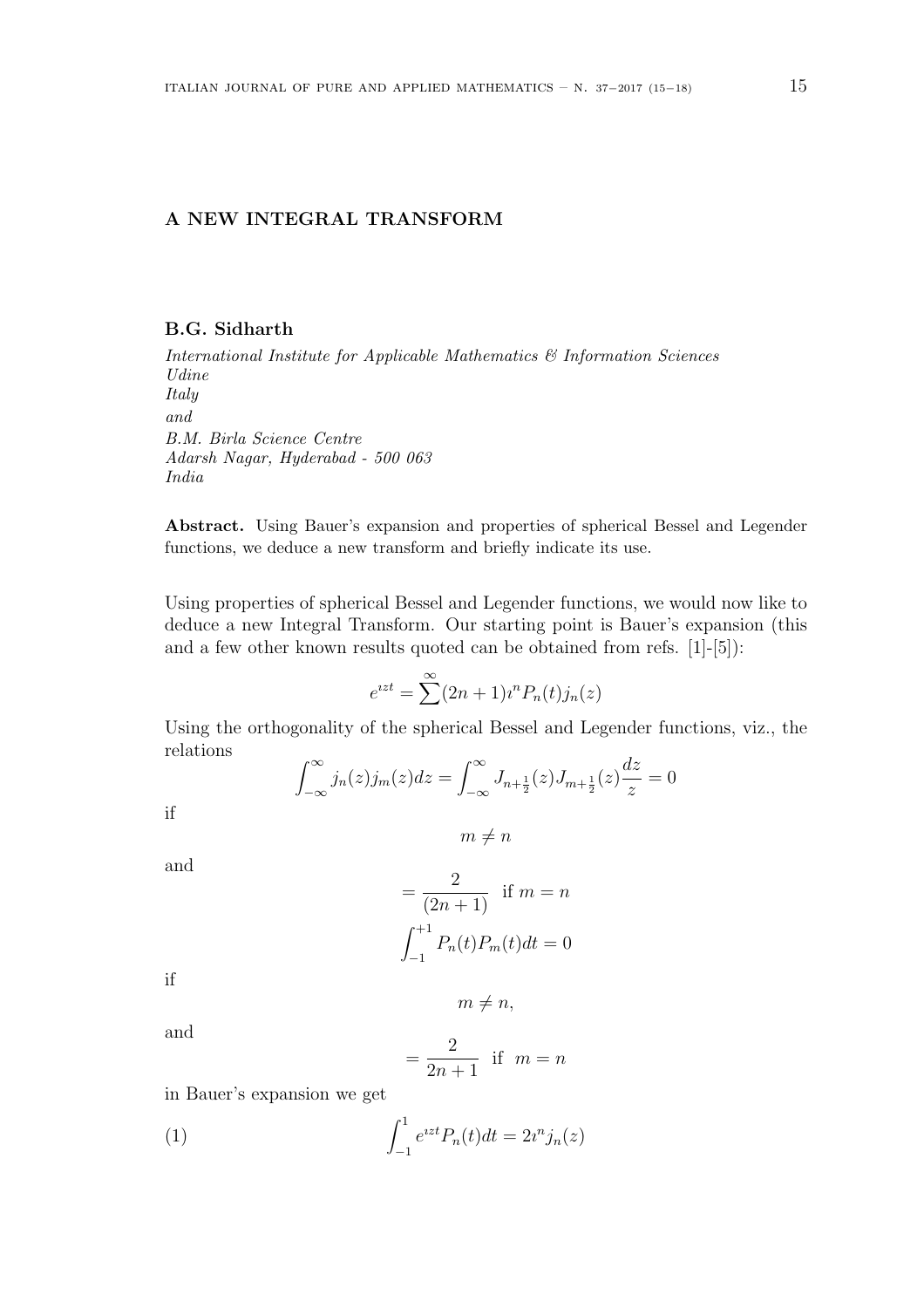(2) 
$$
\int_{-\infty}^{\infty} j_n(z)e^{izt} dz = 2i^n P_n(t)
$$

We consider that *z* is real. We would also need the following

$$
J_{\nu}(z) = \frac{\left(\frac{1}{2}z\right)^{\nu}}{\Gamma(\nu + \frac{1}{2})\Gamma(\frac{1}{2})} \int_0^{\pi} \cos(z\cos\Theta)\sin^{2\nu}\Theta d\Theta
$$

$$
\left(Re(\nu + \frac{1}{2}) > 0\right) \quad \nu = n + \frac{1}{2}
$$

whence,

$$
J_{\nu}(-z) = (-1)^{\nu} J_{\nu}(z) = (-1)^{n} J_{\nu}(z)
$$

or

(3) 
$$
j_n(-z) = (-1)^n j_n(z)
$$

Let us consider a function  $q(z)$  which can be expanded as an infinite linear combination of spherical Bessel functions, on the lines of Neumann's expansion in terms of ordinary Bessel functions. This can be done because of the orthogonality relations above. Similarly, we will also use the known expansion in terms of Legender functions. Thus we have,

$$
g(z) = c_n j_n(z)
$$
  
=  $\sum c_n (2i^n)^{-1} \int_{-1}^1 e^{izt} P_n(t) dt$ 

or,

(4) 
$$
g(z) = \int_{-1}^{1} f(t)e^{izt}dt
$$

where

$$
f(t) = \sum \bar{c}_n P_n(t), (\bar{c}_n = c_n (2i^n)^{-1})
$$

$$
= \sum \bar{c}_n (2i^n)^{-1} \int_{-\infty}^{\infty} j_n(z) e^{izt} dz
$$

or

$$
f(t) = \int \frac{1}{4} \sum c_n (-1)^n j_n(z) e^{izt} dz
$$
  
= 
$$
\frac{1}{4} \int_{-\infty}^{\infty} \sum c_n j_n(-z) e^{-i(-z)t} dz
$$

wherein we have used  $(3)$ , or,

(5) 
$$
f(t) = \frac{1}{4} \int_{-\infty}^{\infty} g(y)e^{-iyt} dy
$$

In deducing (4) and (5), we have used (1) and (2), and the summations are infinite. Moreover we assume that for  $f(t)$  and  $g(z)$  derivatives of all orders exist over their domains.

So, finally,

(6) 
$$
g(z) = \frac{1}{4} \int_{-1}^{+1} \int_{-\infty}^{\infty} g(y) e^{i(z-y)t} dy dt
$$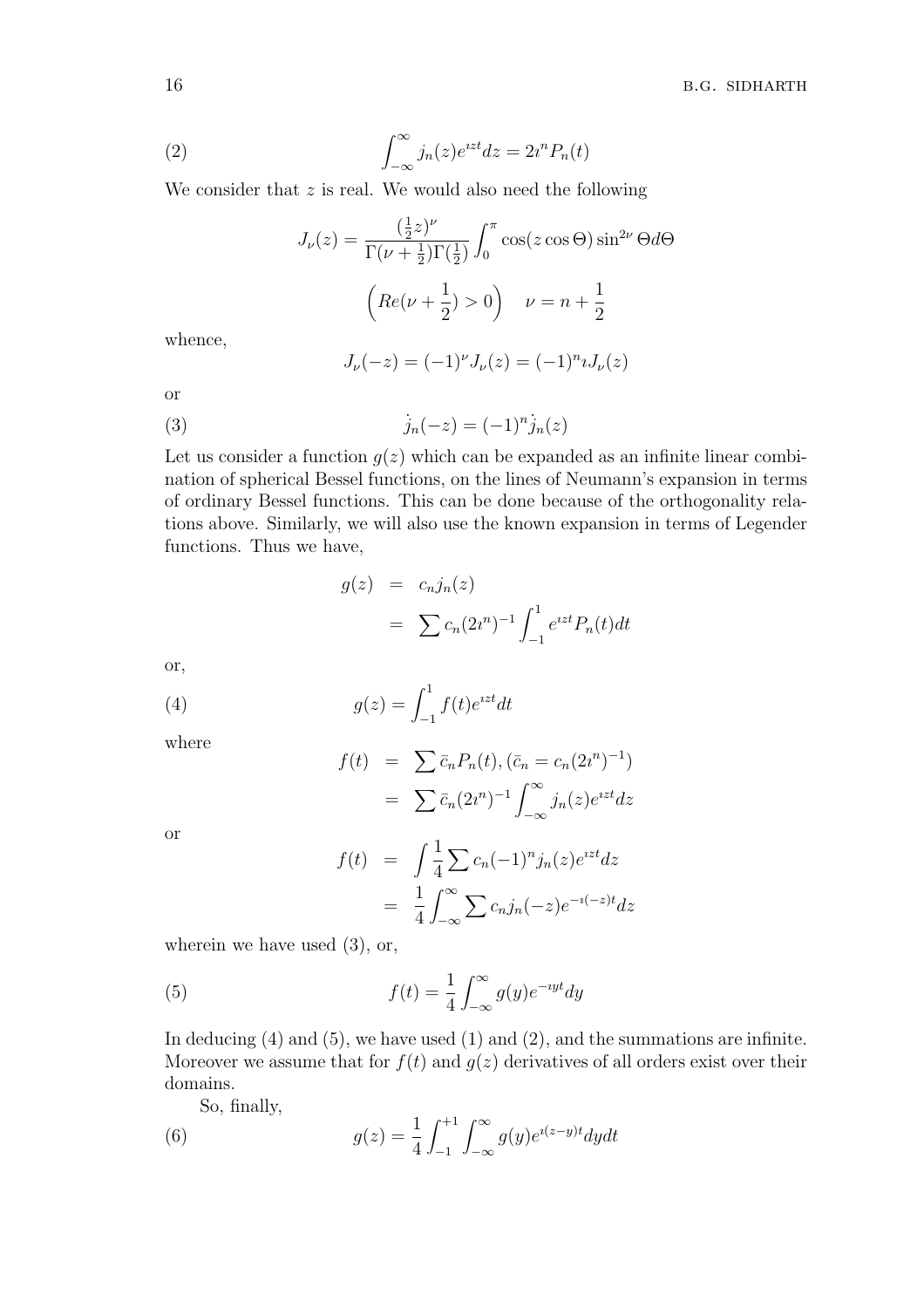Relations (4), (5) and (6) are the desired new relations. As an application, let us consider the differential equation,

$$
L_{op}g(z) = h(z),
$$

where  $L_{op}$  is a linear differential operator. Using (6) in (7), we get,

$$
L_{op}g(z) = F(\frac{d}{dz})g(z) = \frac{1}{4} \int_{-1}^{+1} \int_{-\infty}^{\infty} F(\iota t)g(y)e^{i(z-y)t} dy dt = h(z)
$$

or

(8) 
$$
L_{op}g(z) = A \int_{-1}^{+1} f(t)F(it)e^{izt}dt = h(z)
$$

$$
= \int_{-1}^{+1} \hat{h}(t)e^{izt}dt
$$

where we have used  $(4)$ ,

$$
h(z) = \sum d_n j_n(z),
$$
  

$$
\hat{h}(t) = \sum \bar{d}_n P_n(t)
$$
  

$$
\bar{d}_n = d_n (2i^n)^{-1}
$$

So we get

$$
f(t)F(\imath t) = \hat{h}(t)
$$

As  $\hat{h}(t)$  and  $F(it)$  are known so is  $f(t)$  known and therefore also  $g(z)$ . In fact,

$$
f(t) = \frac{1}{4} \int_{-\infty}^{\infty} g(y)e^{-iyt} dy = \sum \bar{c}_n P_n(it)
$$

so that

$$
g(z) = \sum c_n j_n(z), \ \bar{c}_n = (2i^n)^{-1} c_n
$$

## **Remarks.**

1. We note that Neumann's expansion alluded to applies for any analytical function  $q(z)$ :

$$
g(z) = \sum_{n=0}^{\infty} b_n J_n(z)
$$

However, the expansion in (4) is in terms of Spherical Bessel functions. As mentioned such an expansion can always be justified, as in the case of the Legender polynomial expansion of any function  $f(t)$  given in (5), by using the orthogonality properties of the  $j_n(z)$  and  $P_n(t)$  given above.

2. The above consideration in relation (6) is to be distinguished from the so called Hankel transform. Further, it must be noted that the domains of integration in (4), (5) and (6) are  $(-1, 1)$  for  $t$  and  $(-\infty, \infty)$  for  $z$ .